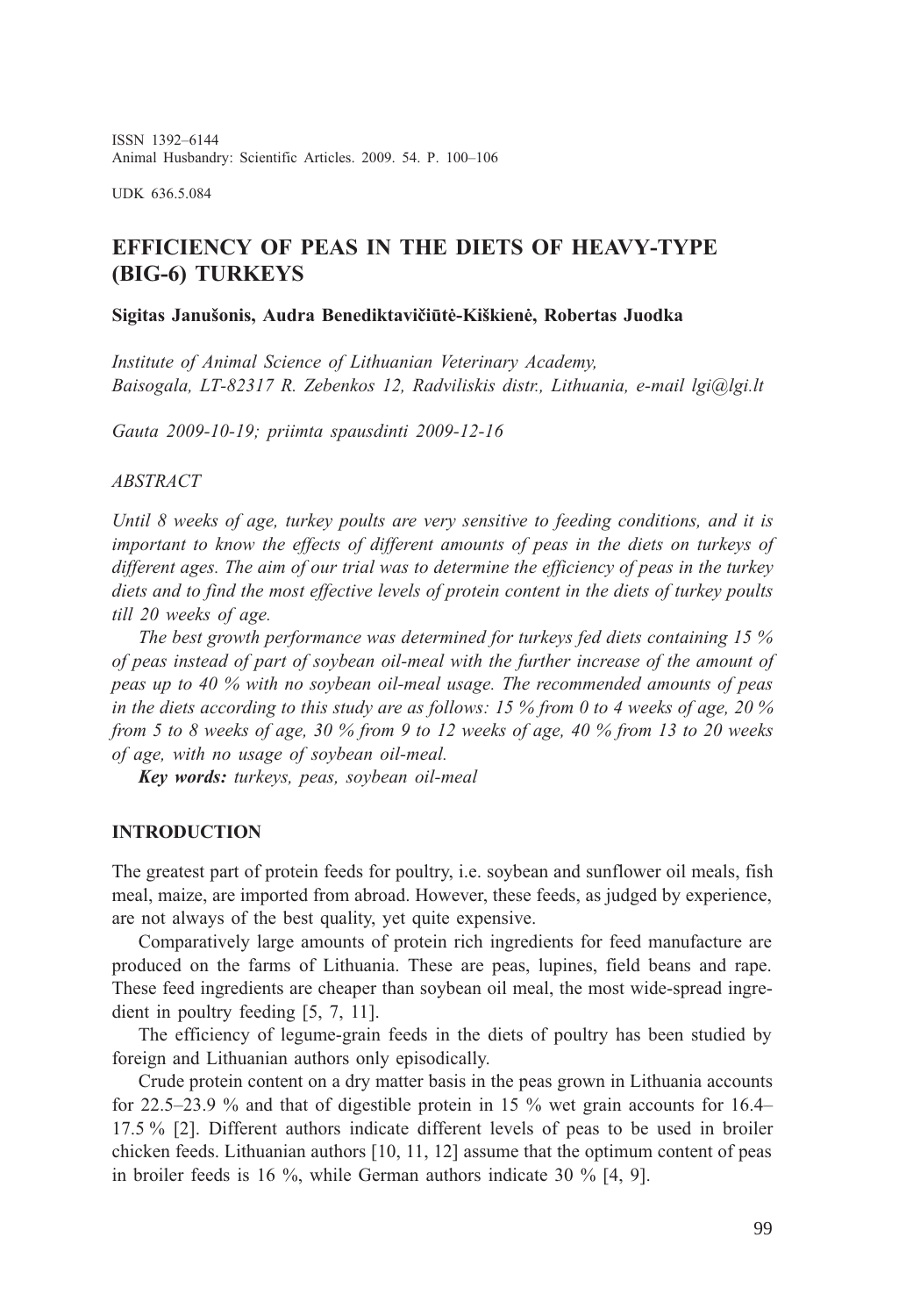There were attempts to use peas in the diets for turkey poults [15]. Turkey poults were offered diets containing 25 % peas until 16 weeks of age. Later the level of peas in the diet was increased and accounted for 55 % at the finishing stage. The control group of turkeys was given soya-maize feeds. Weight gains of the turkeys fed peas were equally high as those of the control turkeys. Another trial was designed to feed turkeys on pea-containing diets supplemented with fat and without fat. The energy levels of the feeds were different. Male turkeys tended to be more sensitive to the energy level in the diets than females. The weight of 16-week-old turkeys fed pea feeds supplemented with fat was 9.51 kg, without fat supplementation 9.05 kg and those fed soya-maize feeds reached 9.01 kg weight.

Nutrient digestibility of peas has also been studied [4]. The digestibility of organic matter, protein, fat, nitrogen free extracts of grapes peas were, respectively, 66.9, 78.5, 48.7 and 70.3 %. Metabolizable energy was 2844 kcal/kg [13].

Peas contain digestion inhibitors such as trypsin inhibitors, hemagglutinins, tannins [1]. It can be found in the literature, that digestion inhibiting factors have no effect on the performance of birds provided the level of peas in the diet does not exceed 30 % [3].

Until 8 weeks of age, turkey poults are very sensitive to the environmental and feeding conditions, and thus, it is important to know the effects of different amounts of peas in the diets of turkeys at different age [6].

Heavy hybrid turkeys of BIG-6 cross were used in the study to determine the efficiency of peas in the turkey diets and to find the most effective levels of protein content in the diets of turkey poults till 20 weeks of age.

## MATERIALS AND METHODS

The trials were carried out on V. Tamošiūnas' turkey farm, district of Anykščiai. The turkeys were grown till 20 weeks of age. Due to the fact that male and female turkeys were housed separately, the turkeys were allotted into two control (one comprising male, another female birds) and six experimental groups of 12 birds each, of which there groups were male and the other three-female. Each day was recorded consumption quantity of feed in groups, deaths. As well as each of twelve groups of birds were weighed 4, 8, 12, 16 and 20 weeks of age.

| <b>Experimental design</b><br><b>Bandymu</b> schema |                                            |                                      |                    |                    |                    |  |  |  |  |
|-----------------------------------------------------|--------------------------------------------|--------------------------------------|--------------------|--------------------|--------------------|--|--|--|--|
| Age,<br>week<br>Amžiaus                             | Protein content of<br>feed, $\%$<br>Lesalo | Control group<br>Kontrolinė<br>grupė | Group 1<br>1 grupė | Group 2<br>2 grupė | Group 3<br>3 grupė |  |  |  |  |
| sav.                                                | baltymingumas %                            | Pea content in diet, %               |                    |                    |                    |  |  |  |  |
|                                                     |                                            | Žirnių kiekiai racione %             |                    |                    |                    |  |  |  |  |
| $0 - 4$                                             | $27 - 28$                                  |                                      | 10                 | 15                 | 20                 |  |  |  |  |
| $5 - 8$                                             | $23 - 24$                                  |                                      | 15                 | 20                 | 25                 |  |  |  |  |
| $9 - 12$                                            | $18 - 19$                                  |                                      | 20                 | 25                 | 30                 |  |  |  |  |
| $13 - 16$                                           | 17                                         |                                      | 40                 | 40                 | 40                 |  |  |  |  |
| 17-20                                               |                                            |                                      | 40                 | 40                 | 40                 |  |  |  |  |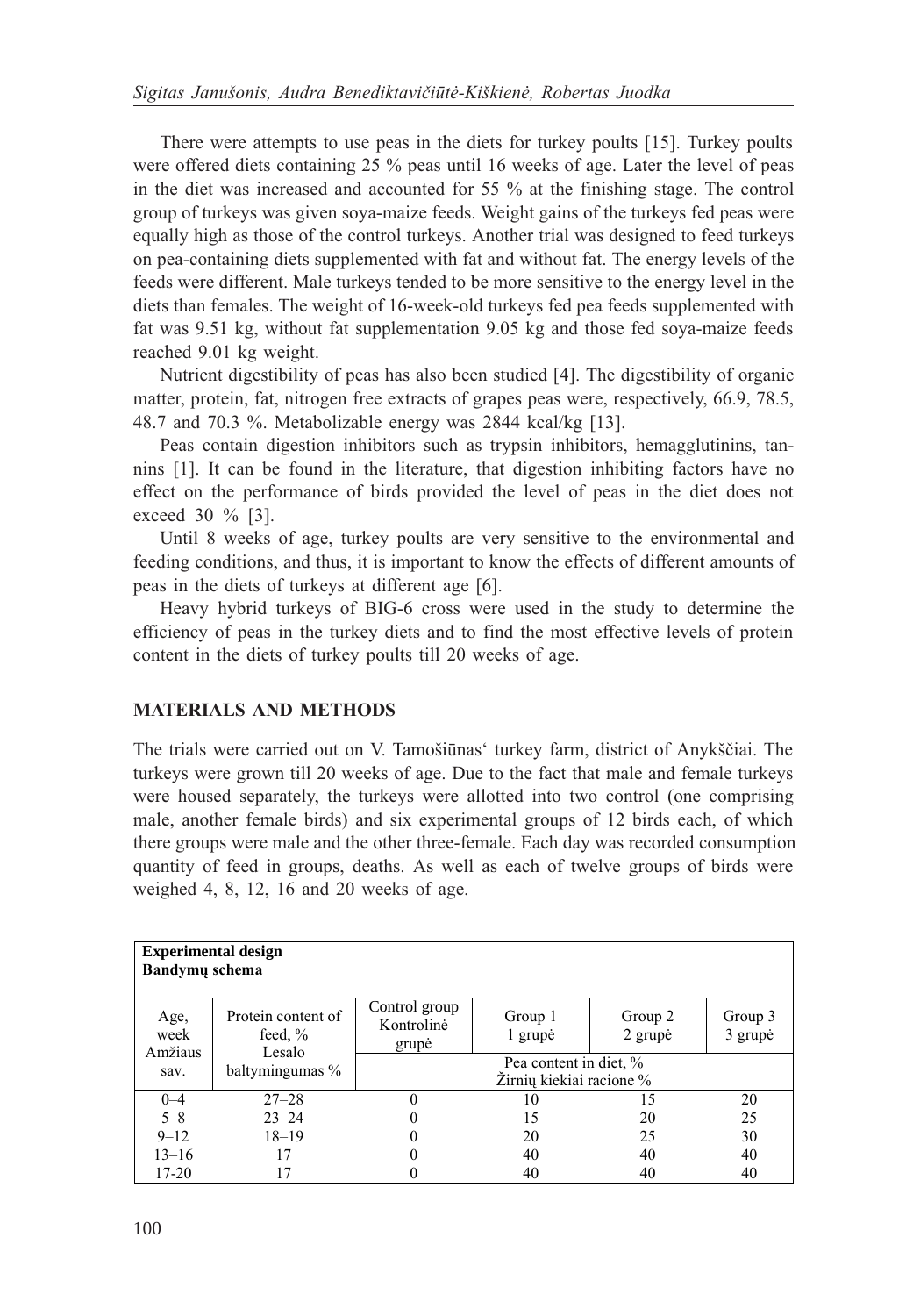Turkeys in the control groups were fed starters without peas, while soybean oil-meal was replaced by 10 % peas for experimental Group 1, 15 % for Group 2 and 20 % for Group 3. The amounts of peas in the diets were increased with the increasing age of experimental turkeys and at same time the amount of soybean oil-meal for control turkeys was decreased. Finisher diets for experimental turkeys were formulated without soybean oil-meal. Feed test of feed consumption of food matter intake and digestibility study was carried out nutrient-balance test. Test carried out with 18 weeks age turkeys. Birds were considered to be the individual cages, equipped with and individual feeder and drinker. Feeders were constantly full, but feed was accounting. During this test period, 2 times day were collected for each bird faeces. Feed and faeces study by Wender methodology [8]. The test is carried out according to R. Schiemann guidance [14]. The survey data was processed biometrical the R-statistical package (version 1.8.1) ISBN 3-900051-00-03).

## RESULTS AND DISCUSSION

Control weighing of birds indicated (Table 1) that at the age of 12 weeks male turkeys in Group 1 weighed 350 g less and those in Group 3 1330 g more compared with the control group. At this age, female turkeys had the lowest and the highest weights in, respectively, Group 2 (5210 g) and Group 3 (6840 g).

At 16 weeks of age, control male turkeys had the lowest weight of 11.9 kg and the weight of the birds in three experimental groups increased from 410 g to 1071 g. Control females at this age weighed from 735 g to 1113 g less in comparison with the experimental females in three groups. The highest weight at the age of 16 weeks was reached by the males (12971 g) and females (8938 g) in Groups 3.

At slaughter, i.e. 20 weeks of age, the weights of the Control and Group 1 turkeys became equal, while the male and female turkeys in Group 2 and 3 weighed, respectively,  $87-477$  g and  $42-161$  g more than the birds in the Control group. At the age of 20 weeks, the highest weights were determined for the males and females in experimental Group 3, respectively,  $16540$  g and  $11256$  g.

| Table 1. Weight of broiler turkeys kg<br>1 lentelė. Kalakučiukų – broilerių svoris, kg |                  |            |            |            |            |            |            |            |  |  |
|----------------------------------------------------------------------------------------|------------------|------------|------------|------------|------------|------------|------------|------------|--|--|
| wk                                                                                     | Control group    |            | Group 1    |            | Group 2    |            | Group 3    |            |  |  |
|                                                                                        | Kontrolinė grupė |            | 1 grupė    |            | 2 grupė    |            | 3 grupė    |            |  |  |
| Amžius sav.<br>Age,                                                                    | ൪                | ₽          | ♂          | ₽          | ♂          | ₽          | ♂          | ₽          |  |  |
| $\overline{4}$                                                                         | 0.97             | 0.90       | 0.99       | 0.90       | 1.10       | 0.95       | 1.20       | 1.03       |  |  |
|                                                                                        | $\pm 0.03$       | $\pm 0.04$ | $+0.02$    | $+0.03$    | $\pm 0.05$ | $\pm 0.04$ | $\pm 0.04$ | $\pm 0.03$ |  |  |
| 8                                                                                      | 3.89             | 2.98       | 3.64       | 3.01       | 3.95       | 3.32       | 4.56       | 3.59       |  |  |
|                                                                                        | $\pm 0.14$       | $\pm 0.09$ | $\pm 0.07$ | $\pm 0.16$ | $\pm 0.09$ | $\pm 0.09$ | $\pm 0.18$ | $\pm 0.09$ |  |  |
| 12                                                                                     | 7.98             | 5.51       | 7.63       | 5.61       | 8.00       | 5.21       | 9.14       | 6.84       |  |  |
|                                                                                        | $+0.10$          | $+0.09$    | $+0.11$    | $+0.08$    | $+0.14$    | $+0.09$    | $+0.10$    | $\pm 0.08$ |  |  |
| 16                                                                                     | 11.90            | 7.82       | 12.31      | 8.56       | 12.47      | 8.75       | 12.97      | 8.93       |  |  |
|                                                                                        | $\pm 0.21$       | $\pm 0.16$ | $\pm 0.19$ | $\pm 0.09$ | $\pm 0.17$ | $\pm 0.14$ | $\pm 0.20$ | $\pm 0.09$ |  |  |
| 20                                                                                     | 16.06            | 11.09      | 16.07      | 11.10      | 16.15      | 11.13      | 16.54      | 11.25      |  |  |
|                                                                                        | $\pm 0.30$       | $\pm 0.12$ | $\pm 0.32$ | $\pm 0.13$ | $\pm 0.28$ | $\pm 0.25$ | $\pm 0.41$ | $\pm 0.14$ |  |  |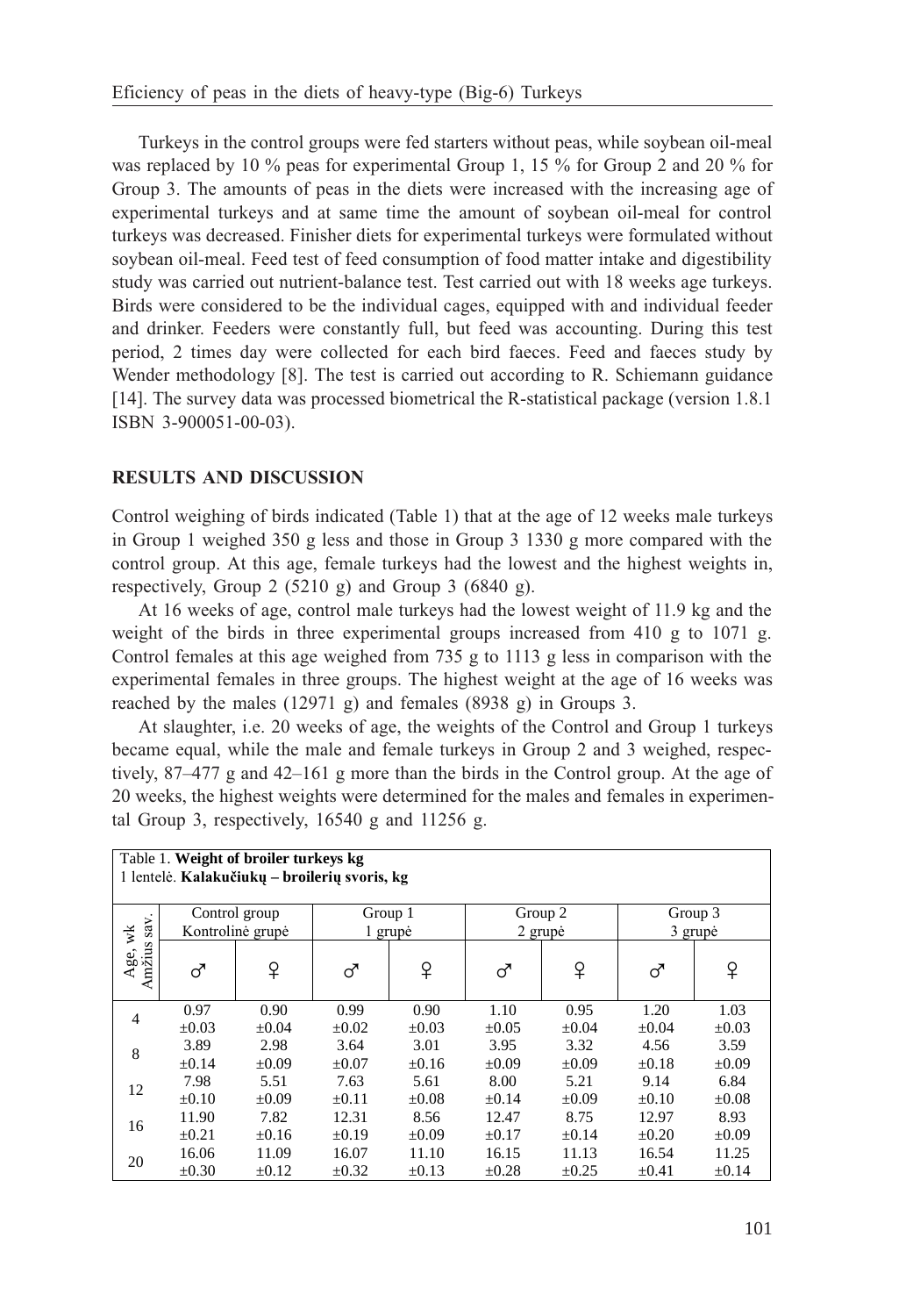In 16 weeks, the lowest food consumption (Table 2) was found in male and female Groups 3, respectively, 13860 and 10770 g and that was by 8.6 and 6.5 % lower compared with the control group. Female turkeys in experimental Group1 and male turkeys in Group 3 had the lowest food consumption during the fifth growing month. The food consumption was, respectively, 8.38 and 5.11 % lower than in the Control group of turkeys.

| Table 2. Food consumption, kg<br>2 lentelė. Lesalo sunaudojimas kg |                |       |         |       |         |       |         |       |  |  |  |
|--------------------------------------------------------------------|----------------|-------|---------|-------|---------|-------|---------|-------|--|--|--|
| Age,wk                                                             | Control group  |       | Group 1 |       | Group 2 |       | Group 3 |       |  |  |  |
| Amžius                                                             | Kontrolinė gr. |       | 1 grupė |       | 2 grupė |       | 3 grupė |       |  |  |  |
| sav.                                                               | ൪              | ₽     | ♂       | ♀     | ♂       | ♀     | ൪       | ₽     |  |  |  |
| 4                                                                  | 2.31           | 2.08  | 2.13    | 2.10  | 2.15    | 2.00  | 2.03    | 1.87  |  |  |  |
| 8                                                                  | 7.01           | 6.33  | 6.99    | 6.00  | 6.86    | 5.87  | 6.64    | 5.10  |  |  |  |
| 12                                                                 | 11.78          | 9.88  | 11.12   | 9.50  | 10.86   | 9.00  | 10.59   | 8.83  |  |  |  |
| 16                                                                 | 15.16          | 11.52 | 14.39   | 11.30 | 14.03   | 11.06 | 13.86   | 10.77 |  |  |  |
| 20                                                                 | 18.00          | 13.24 | 17.66   | 12.13 | 17.84   | 12.60 | 17.08   | 12.92 |  |  |  |
| Total                                                              | 54.26          | 43.05 | 52.29   | 41.03 | 51.74   | 40.53 | 50.20   | 39.49 |  |  |  |
| Food consumption / kg gain                                         |                |       |         |       |         |       |         |       |  |  |  |
| Lesalu sanaudos / kg priesvorio gauti                              |                |       |         |       |         |       |         |       |  |  |  |
| 16                                                                 | 3.1            | 3.8   | 2.8     | 3.4   | 2.7     | 3.2   | 2.5     | 3.0   |  |  |  |
| 20                                                                 | 3.4            | 3.9   | 3.2     | 3.7   | 3.1     | 3.7   | 2.9     | 3.5   |  |  |  |

During the whole experimental period turkeys of Group 3 consumed: male  $-50.2$  kg and female  $-39.49$  kg of feed. The food consumption was, respectively, 7.48 and 8.27 % lower than in the Control group of turkeys.

| Table 3. Results from digestion trials   |            |               |         |         |         |         |         |         |  |  |
|------------------------------------------|------------|---------------|---------|---------|---------|---------|---------|---------|--|--|
| 3 lentelė. Balansinio bandymo rezultatai |            |               |         |         |         |         |         |         |  |  |
|                                          |            |               |         |         |         |         |         |         |  |  |
| Item                                     | Groups     |               |         |         |         |         |         |         |  |  |
| Rodikliai                                | Grupės     |               |         |         |         |         |         |         |  |  |
|                                          |            | Control group |         | Group 1 |         | Group 2 |         | Group 3 |  |  |
|                                          | Kontrolinė |               | 1 grupė |         | 2 grupė |         | 3 grupė |         |  |  |
|                                          | ♂          | ₽             | ൪       | ₽       | ♂       | ₽       | ♂       | ₽       |  |  |
| Daily food intake, kg                    | 0.67       | 0.52          | 0.67    | 0.53    | 0.63    | 0.6     | 0.62    | 0.50    |  |  |
| Suvartota lesalu per para kg             |            |               |         |         |         |         |         |         |  |  |
| Dry matter retention, %                  | 71.78      | 69.35         | 67.53   | 68.88   | 74.17   | 71.39   | 74.97   | 69.24   |  |  |
| Sausuju medžiagu                         |            |               |         |         |         |         |         |         |  |  |
| pasisavinimas %                          |            |               |         |         |         |         |         |         |  |  |
| Fat retention, %                         | 71.70      | 68.67         | 67.84   | 68.21   | 74.76   | 71.14   | 75.09   | 69.33   |  |  |
| Riebalų pasisavinimas %                  |            |               |         |         |         |         |         |         |  |  |
| Energy retention, %                      | 70.29      | 71.35         | 68.85   | 68.68   | 69.92   | 69.74   | 79.25   | 77.46   |  |  |
| Energijos pasisavinimas %                |            |               |         |         |         |         |         |         |  |  |
| Nitrogen retention, %                    | 57.25      | 55.39         | 47.94   | 50.65   | 60.21   | 54.66   | 58.59   | 53.48   |  |  |
| Azoto pasisavinimas %                    |            |               |         |         |         |         |         |         |  |  |
| Protein retention, %                     | 90.27      | 94.78         | 91.98   | 92.89   | 93.55   | 94.28   | 93.75   | 92.67   |  |  |
| Baltymų pasisavinimas %                  |            |               |         |         |         |         |         |         |  |  |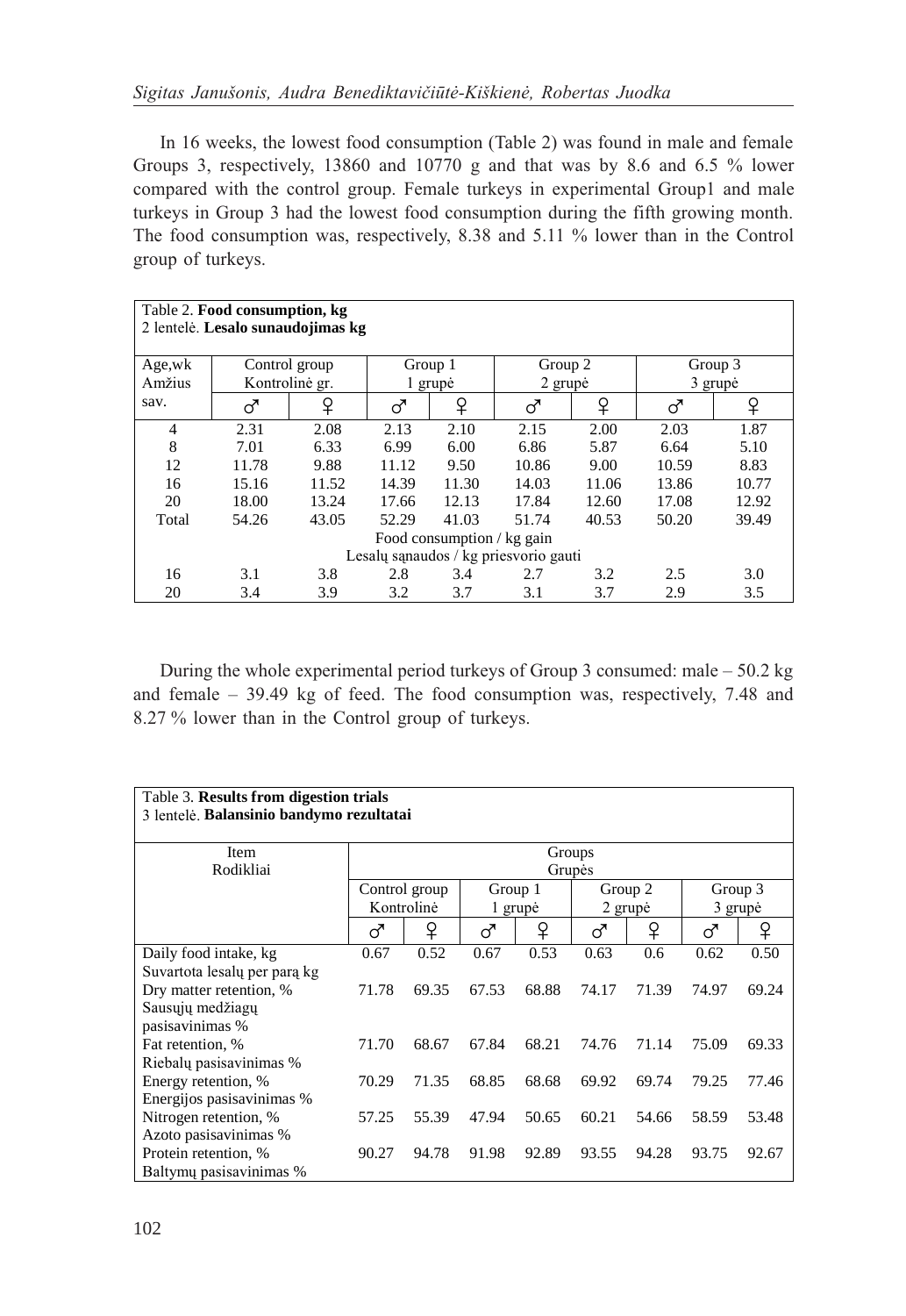Digestion trials (Table 3) indicated that increasing levels of peas in the diets led to better fat retention by, respectively,  $0.66-2.47\%$  and  $0.33-3.39\%$  in comparison with the birds of the Control group. Energy retention was 6.11 % higher in male Group 3 compared with the Control group. Protein digestibility by experimental female turkeys fed pea supplemented diets was higher from 1.71 to 3.48 % in comparison with the Control group.

Our studies are consistent with results of both Lithuanian and foreign scientists recommendations. According to the results obtained we recommend the use of turkeys different ages on a quantity of peas 15 % to 40 %.

## **CONCLUSIONS**

1. The best growth performance was determined for turkeys fed diets containing 15 % of peas instead of part of soybean oil-meal with the further increase of the amount of peas up to 40 % with no soybean oil-meal usage. At the age of 20 weeks, male turkeys of this group weighed 16.5 kg, females 11.25 kg, but the data was not statistically significant compared with the Control group.

2. Food consumption/kg gain was 3.9 kg and 4.7 kg, respectively, for males and females in the Control group, while in the experimental Group 3 males consumed 3.4 and females 4.2 kg per kg gain.

3. The recommended amounts of peas in the diets according to this study are as follows: 15  $\%$  from 0 to 4 weeks of age, 20  $\%$  from 5 to 8 weeks of age, 30  $\%$  from 9 to 12 weeks of age, 40 % from 13 to 20 weeks of age, with no usage of soybean oilmeal.

### References

- 1. Chinnasamy G., Bal A. K., McKenzie D. B. Fatty acid and elemental composition of matureseeds of beach pea [Lathyrus maritimus (L.) Bigel.]. Canadian Journal of Plant Sciences. 2004. Vol. 84. P. 65-69.
- 2. Dovydaitis V. Grūdų kokybės priklausomumas nuo azotinių trašų ir ankštinių javų. Tarptautinės mokslinės konferencijos mokslo darbai "Grūdinių ir ankštinių kultūrų pašarinė vertė bei jų panaudojimo galimybės kiaulių ir paukščių mitybai". Kaunas, 1998. P. 76–82.
- 3. Fleury M. D. The use of peas in poultry diets. Research summaries: Peas in Livestock Diets. 2007. 78 p.
- 4. Gruhn K., Zander R. Untersuchung zum Einfluß verschieden hoher Gaben an Futtererbsen auf die Verdaulichkeit ihrer Rohnährstoffe bei kolostomierten Legehennen. Archiv für Tierernährung. 1990. Vol. 40. No. 4. P. 297-303.
- 5. Janušonis S., Juodka R. Žirniai kalakutams. Mano ūkis. 2007. Nr. 3. P. 26–27.
- 6. Janušonis S., Juodka R., Benediktavičiūtė–Kiškienė A., Aleksėjūnienė I. Paukščiai ūkininko sodyboje. Lietuvos gyvulininkystės institutas, 2003. P. 31-37.
- 7. Janušonis S., Juodka R., Benediktavičiūtė-Kiškienė A., Bobinienė R. Broilerių racionų pagrindinių maisto medžiagų pasisavinimas. Žemės ūkio mokslai. 2006. Nr. 4. P. 86–91.
- 8. Kapočius M. Ksilanazinių, pektinazinių bei beta-gliukanazinių fermentinių preparatų priedų lesaluose, kuriuose yra žirnių, įtaka viščiukų broilerių produktyvumui ir maisto medžiagų virškinamumui. Veterinarija ir zootechnika. 2003. T. 21 (43). P. 81-84.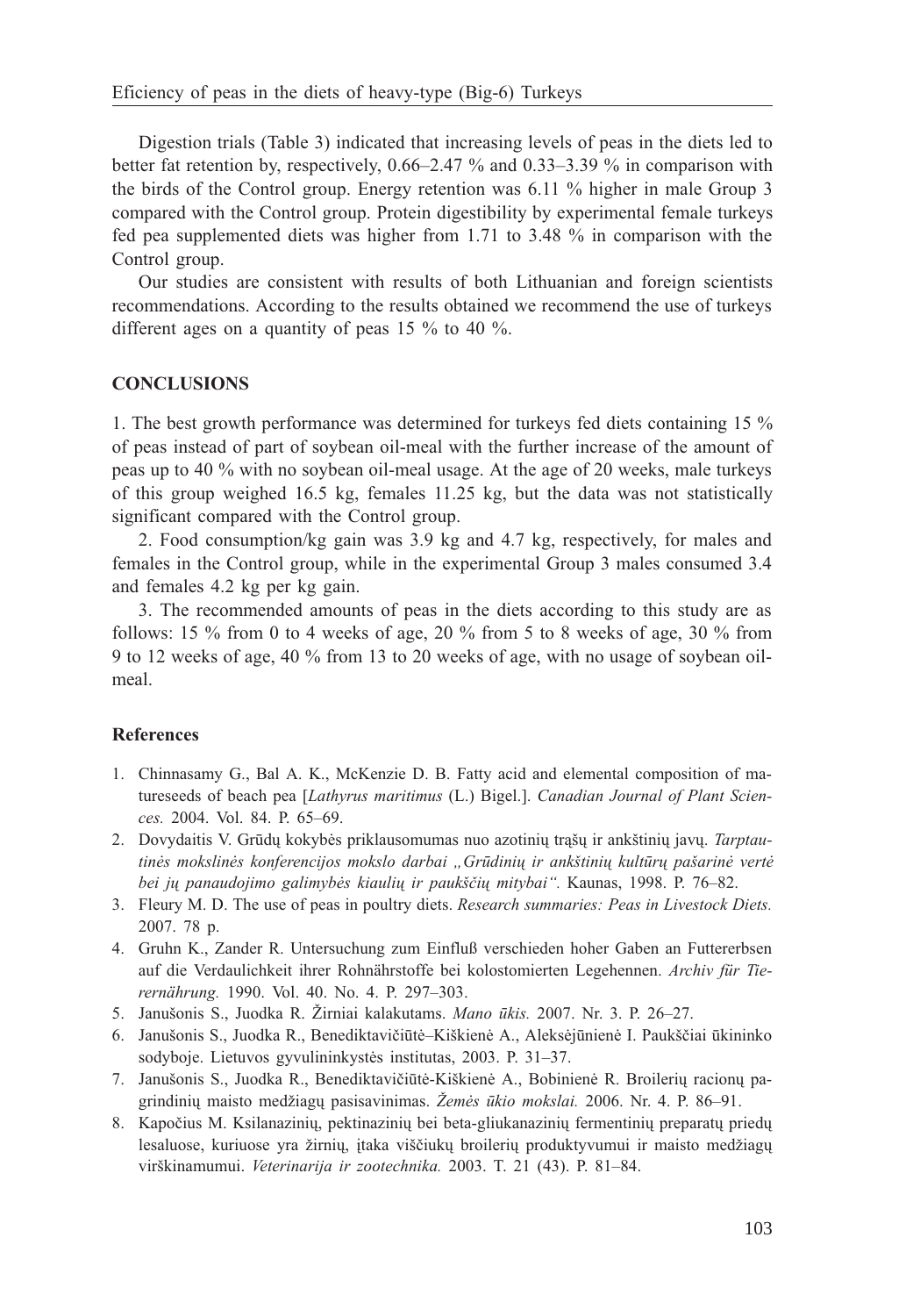- 9. Kluge H., Nonn H., Witzel G., Jeroch H. Pašarinių fermentų poveikis kiaulių ir paukščių racionuose su žirniais. Tarptautinės mokslinės konferencijos mokslo darbai "Grūdinių ir ankštinių kultūrų pašarinė vertė bei jų panaudojimo galimybės kiaulių ir paukščių mitybai". Kaunas, 1998. P. 129-136.
- 10. Morkūnas M. Vietiniai paukščių lesalai. Lietuvos gyvulininkystės institutas, 2002. P. 5-7.
- 11. Morkūnas M., Janušonis S., Vaitiekūnas D. Žirnių panaudojimas broilerių lesaluose. Mokslinių straipsnių rinkinys. LGI. Baisogala, 1999. Nr. 72. P. 123-126.
- 12. Morkūnas M., Stankevičius V., Vaitiekūnas D. Žirnių efektyvumas broilerių lesaluose. Žemės ūkio mokslai. 1999. Nr. 2. P. 46-49.
- 13. Savage T. F., Nakaue H. S., Holmes Z. A., Taylor T. M. Feeding value of yellow peas (Pisum sativum L. Variety Miranda) in market turkeys and sensory evaluation of carcasses. Poultry Science. 1986. Vol. 65, No. 7. P. 1383-1390.
- 14. Schiemann R. Metodische Richlinien zur Durchfuhzung von Verdarungsversuchen fur die Futterwertschtzung. Archiev Tierernahzung. Berlin, 1981. Bd. 31. N 1. S. 1-19.
- 15. Vaitiekūnas D., Morkūnas M. Ankštiniai ir grūdiniai lesalai paukščių racionuose. Rekomendacijos gyvulininkystei ir paukštininkystei. Baisogala, 1999. P. 83-85.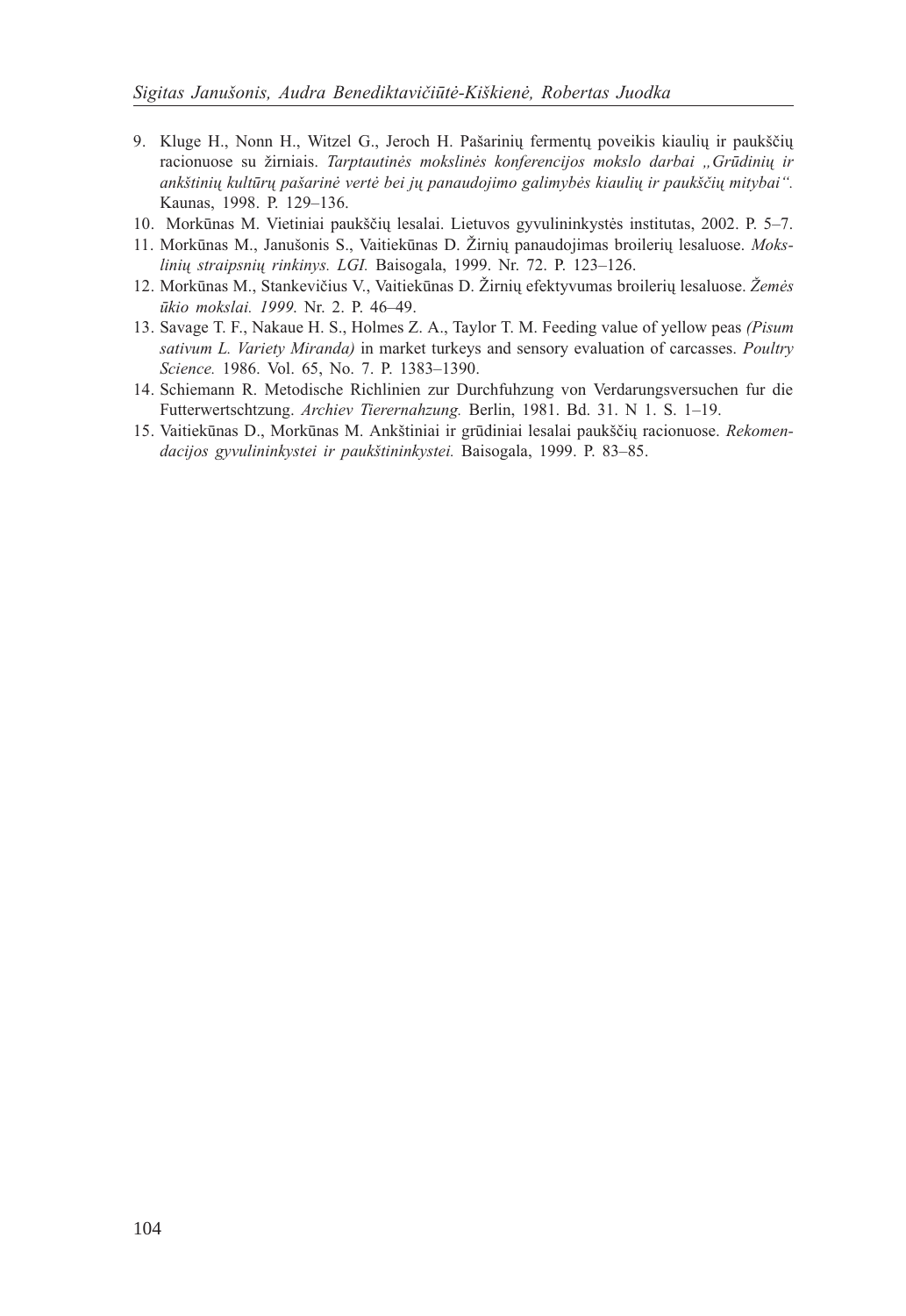ISSN 1392-6144 Gyvulininkystė: Mokslo darbai. 2009. 54. P. 100-106

UDK 636.5.084

## ŽIRNIŲ EFEKTYVUMAS STAMBAUS TIPO KALAKUTŲ "BIG-6" RACIONUOSE

### Sigitas Janušonis, Audra Benediktavičiūtė-Kiškienė<sup>1</sup>, Robertas Juodka

Lietuvos veterinarijos akademijos Gyvulininkystës institutas, R. Žebenkos g. 12, LT-82317 Baisogala, Radviliškio r.

Santrauka

Iki 8 savaičių amžiaus kalakučiukai yra jautrūs lesalų kokybei. Todėl labai svarbu žinoti kaip veikia jų produktyvumą skirtingi žirnių kiekiai įvairiame kalakučiukų amžiuje. Mūsų tyrimų tikslas buvo įvertinti žirnių panaudojimą kalakučiukų racionuose ir surasti labiausiai tinkamą jų kiekį kalakučiukų racione iki 20 savaičių amžiaus.

Geriausiai augo kalakučiukai, kurių racione pirmąsias keturias savaites sojų rupiniai buvo pakeisti 15 % žirnių ir sekančiais auginimo laikotarpiais žirnių kiekis buvo didinamas iki 40 % visai nenaudojant sojos rupinių.

Apibendrinus tyrimo išvadas galima rekomenduoti tokius žirnių kiekius racionuose: nuo 0 iki 4 savaičių 15 %, nuo 5 iki 8 savaičių – 20 %, nuo 9 iki 12 savaičių – 30 % ir nuo 13 iki 20 savaičių amžiaus  $-40$  %, visai nenaudojant sojų rupinių.

Raktažodžiai: kalakutai, žirniai, sojų rupiniai

<sup>&</sup>lt;sup>1</sup> Corresponding author. Tel. +370 615 35697, e-mail: lgi@lgi.lt